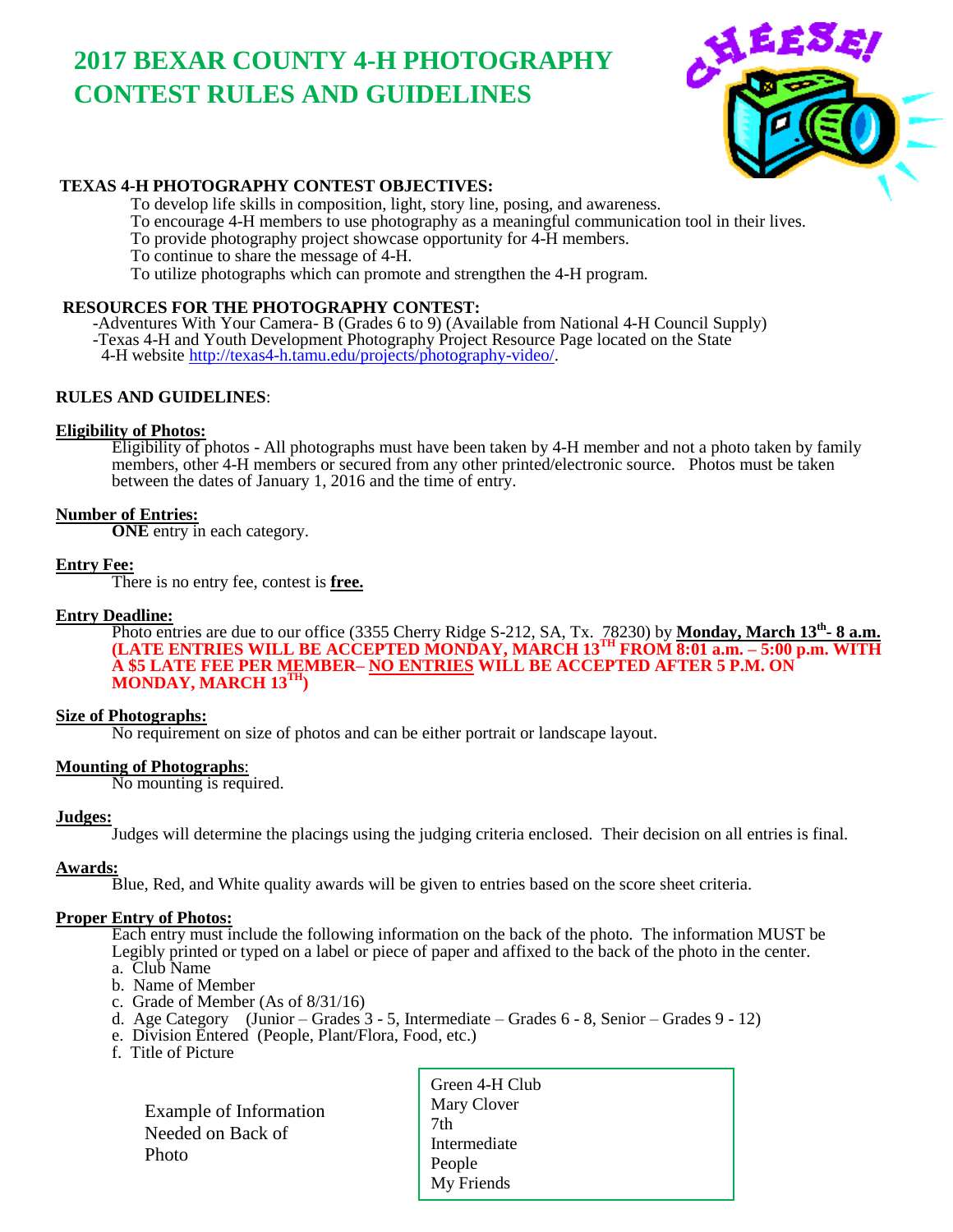### **Contest Categories**

| <b>CATEGORY</b>                                        | <b>CLASS</b> | <b>CATEGORY DESCRIPTION</b>                                                                                                                                                                                                                                                                                                                                                                                                                                                      |
|--------------------------------------------------------|--------------|----------------------------------------------------------------------------------------------------------------------------------------------------------------------------------------------------------------------------------------------------------------------------------------------------------------------------------------------------------------------------------------------------------------------------------------------------------------------------------|
| People<br>Color or Black &<br>White                    |              | Photos focus from all walks of life, parenting and family, Children, babies,<br>models/fashion, sports, and couples. Examples: kids & family, models/fashion,<br>sports.                                                                                                                                                                                                                                                                                                         |
| Animals-Wildlife<br>Color or Black &<br>White          |              | Category focuses on animals not tamed or domesticated and commonly found in<br>the wild throughout the country and world. Photos can be wildlife in nature, zoos,<br>and/or petting zoos. Examples: deer, snakes, insects, rodents, elephants, etc.                                                                                                                                                                                                                              |
| Animals-Domestic<br>Color or Black &<br>White          |              | Photos focusing on the various animals that have been tamed and made fit for a<br>human environment. To be considered domesticated, the animal must have their<br>behavior, life cycle, or physiology systemically altered as a result of being under<br>human control for many generations. Examples: dog, sheep, pig, goat, cow, cat,<br>duck, chicken, horse, hamsters.                                                                                                       |
| Marine/Aquatic<br>Color or Black &<br>White            |              | Photos of any living organism in bodies of either fresh or ocean (salt) water. No<br>photos of boats, ships, or fishing supplies. Examples: fish, whales, starfish, drivers<br>underwater etc.                                                                                                                                                                                                                                                                                   |
| <b>Elements of Design</b><br>Color or Black &<br>White |              | Images use of graphic elements of design. Photos that showcase line, shape,<br>pattern, form, texture, perspective, etc. Photo can consist of any subject matter.<br>Category is not for graphic illustrations made in commercial programs (i.e. Adobe<br>Illustrator) not for extreme digital creations. Example: perspective, line, pattern.                                                                                                                                   |
| Nature &<br>Landscape<br>Color or Black &<br>White     |              | Focus of this category includes landscapes, outdoor scenics, nature images,<br>sunsets, urban landscapes, seascapes, cityscapes, and farms. Images focus on the<br>beauty of the outdoors. Examples: landscapes, scenics, outdoors.                                                                                                                                                                                                                                              |
| Plant/Flora<br>Color or Black &<br>White               |              | Photos of interesting, unique, and beautiful flowers and flora. Photography can<br>occur outdoors or indoors. Photo subject should be that of a single flower, plant,<br>bush, tree, etc. Large collections of plant/flora should be considered for entry into<br>the Nature & Landscape category. Examples: a rose, an upward shot of a tree, a<br>flower bouquet, etc.                                                                                                         |
| Details & Macro<br>Color or Black &<br>White           |              | Getting in close is the name of the game for this category. We welcome pictures of<br>small details that suggest a larger story. This is also the place for macro<br>photographs (although a macro image of a flower might equally go into the flowers<br>category). Examples: detail of a knot, a lock, or an abstract close-up, anything as<br>long as it is a tight composition of a detail. Macro examples: parts of a flowers<br>bloom, insects, stamps, ice crystals, etc. |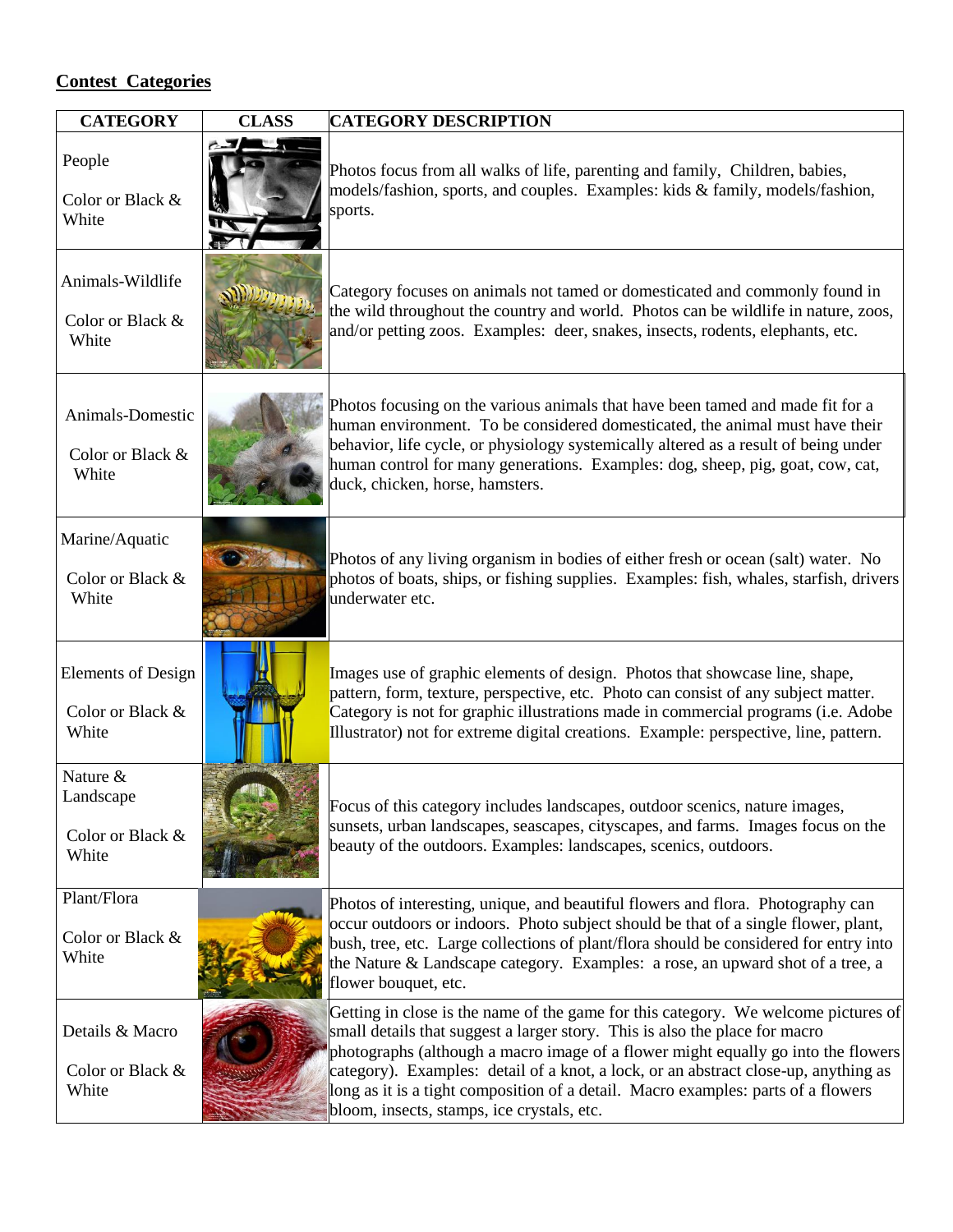| Digital Darkroom  |                   | Photos are for digital art – images created or drastically altered in software like                                                    |
|-------------------|-------------------|----------------------------------------------------------------------------------------------------------------------------------------|
|                   |                   | Adobe Photoshop. For this category, a 4-H member will submit a minimum of at                                                           |
| Color or Black &  |                   | least two photos, that demonstrate the before photo(s) and the altered, or final,                                                      |
| White             |                   | digital piece. The multiple photos will illustrate the alterations made to the                                                         |
|                   |                   | original photos. All photos should be incorporated into one file for entry.                                                            |
|                   |                   | Examples: Photoshop composites and creations, images greatly manipulated with                                                          |
|                   |                   | a variety of filters, photos with artistic borders, photos stitched into a panoramic.                                                  |
| Theme             |                   | For 2016-2017 the theme is "Reflections". These are photos shot off any natural                                                        |
|                   |                   | or artificial reflective surface. A well-excited shot will be able to show                                                             |
| Color or Black &  |                   | perfect symmetry or a slightly distorted shot. Examples of photographs in the theme                                                    |
| White             |                   | would be, but not limited to, photos from lakes, a window pane, a mirror, or a                                                         |
|                   |                   | polished/wax car. 4-H members are encouraged to be creative when thinking                                                              |
|                   |                   | about reflections in everyday life and where they are seen.                                                                            |
|                   |                   |                                                                                                                                        |
|                   |                   | Photos taken outdoors between after dusk and before dawn. Generally these                                                              |
| Night Photography |                   | photos are achieved by using artificial light or using a long exposure. This                                                           |
|                   |                   | category can include any subject as long as the focus is on the skill and technique                                                    |
| Color or Black &  |                   | used to acquire the photograph. NoAllowed: photos of sunsets or sunrises – No                                                          |
| White             |                   | sunlight at all. Examples: fireworks, lighting on buildings/structure, animals,                                                        |
|                   |                   | plant/flora, people, etc.                                                                                                              |
|                   |                   |                                                                                                                                        |
|                   |                   | Photos with a dominant color. The dominant element in the image must be a                                                              |
| Dominant Color    |                   | specific color, such as red, yellow, blue, white, black, green, etc. Black & White                                                     |
|                   |                   | photos, duotones are excluded from this category. Example: bowl of lemons in a                                                         |
| Color Only        |                   | yellow bowl, on top of a yellow table covering, with a bright yellow tone                                                              |
|                   |                   | sunlighting on it.                                                                                                                     |
|                   |                   |                                                                                                                                        |
|                   |                   |                                                                                                                                        |
| Food              |                   | Category is a still life specialization of photography, aimed at producing attractive                                                  |
|                   |                   | photographs of food for use in such items of advertisements, packaging, menus<br>and/or cookbooks. NO PHOTOS OF ALCHOHOL BEVERAGES ARE |
| Color or Black &  |                   | ALLOWED. Examples: Thanksgiving diner, cakes/pies, fruits and place settings,                                                          |
| White             |                   | Easter eggs, sandwiches, ingredients, etc.                                                                                             |
|                   |                   |                                                                                                                                        |
|                   |                   |                                                                                                                                        |
|                   |                   |                                                                                                                                        |
| Catch All         |                   | Photos that do not fit into one of the other categories. This includes such photos as                                                  |
|                   |                   | still-life, motion-blur, Polaroid transfers, SX-70 images, handcolored photos. Not                                                     |
| Color or Black &  |                   | Allowed: photos that can clearly be submitted in another category. Examples:                                                           |
| White             |                   | Polaroid image & emulsion transfers, still-life, long exposure zoomed images, and                                                      |
|                   |                   | painting with light.                                                                                                                   |
|                   |                   |                                                                                                                                        |
|                   |                   |                                                                                                                                        |
| Storyboard        | <b>Mo sound:</b>  | A storyboard is one entry (one photo) that contains three images and minimal test                                                      |
|                   | <b>NOW GILGED</b> | that tells a story. The story should be easily understood by the viewer. Example:                                                      |
| Color or Black &  |                   | Three images depicting the blooming of a rose bud at different states, with the title                                                  |
| White             |                   | of "Beginning of Beauty".                                                                                                              |
|                   |                   |                                                                                                                                        |

Entries that do not follow the rules and proper labeling procedures *WILL* be disqualified.